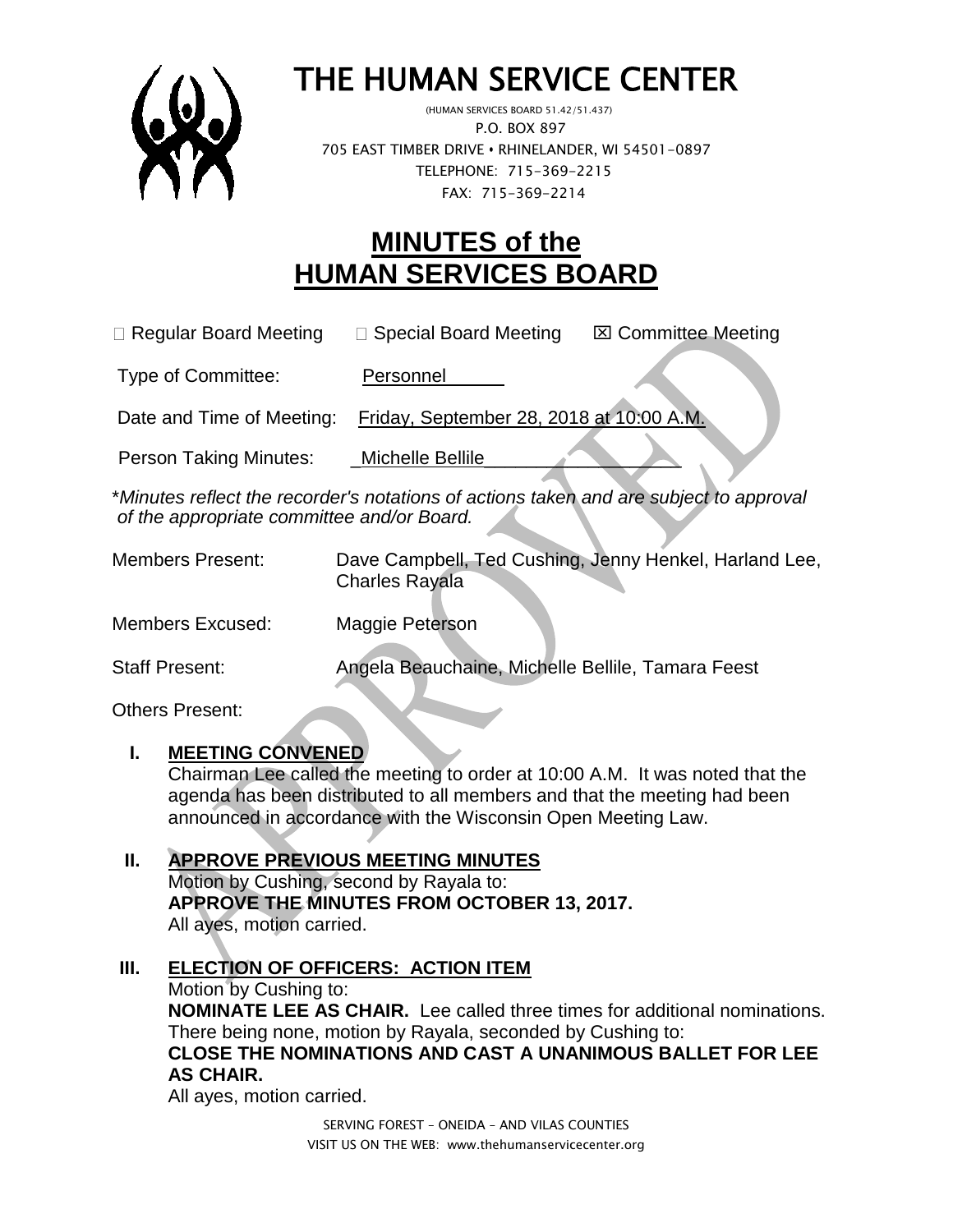Motion by Cushing to:

**NOMINATE HENKEL AS VICE CHAIR.** Lee called three times for additional nominations. There being none, motion by Cushing, seconded by Campbell to: **CLOSE THE NOMINATIONS AND CAST A UNANIMOUS BALLET FOR HENKEL AS VICE CHAIR.**

All ayes, motion carried.

#### Motion by Henkel to:

**NOMINATE CAMPBELL AS SECRETARY.** Lee called three times for additional nominations. There being none, motion by Henkel, seconded by Cushing to: **CLOSE THE NOMINATIONS AND CAST A UNAIMOUS BALLET FOR CAMPBELL AS SECRETARY.**

All ayes, motion carried.

#### **IV. UPDATES TO EMPLOYEE HANDBOOK: ACTION ITEM**

#### **A. Resignation Section**

Beauchaine discussed the addition of a Resignation Section to the Employee Handbook, noting the suggested addition included language determining appropriate notice based on Pay Grade.

Motion by Cushing, seconded by Henkel to:

#### **ACCEPT THE CHANGES AS PRESENTED AND FORWARD TO THE FULL BOARD FOR CONSIDERATION.**

All ayes, motion carried.

#### **B. Travel and Lunch Outside of the Tri-County Area**

Beauchaine outlined the suggested changes which allows employees to waive or shorten lunch periods to accommodate travel time when outside of the Tri-County area of Forest, Oneida and Vilas. Motion by Cushing, seconded by Rayala to:

**ACCEPT THE CHANGES AS PRESENTED AND FORWARED TO THE FULL BOARD FOR CONSIDERATION.**

All ayes, motion carried.

#### **V. VACATION CARRY OVER POLICY FOR MANAGEMENT: ACTION ITEM**

Feest presented a policy for 2018 and forward for vacation carry over for management. Feest sought approval to allow management to carryover 75 hours, instead of the 37.5 approved for 2017. Any vacation hours in excess of 75 would be paid out on the pay period immediately following December 31<sup>st</sup> of the prior year at the management staff's rate of pay as of December 31<sup>st</sup>. Feest projected a maximum payout of \$7,200.00 for 2018. Feest discussed the extra hours worked by the management team and difficulties encountered when planning for vacations. Motion by Cushing, seconded by Rayala to: **APPROVE THE VACATION CARRYOVER POLICY AND SUBMIT TO THE FULL BOARD FOR APPROVAL.**